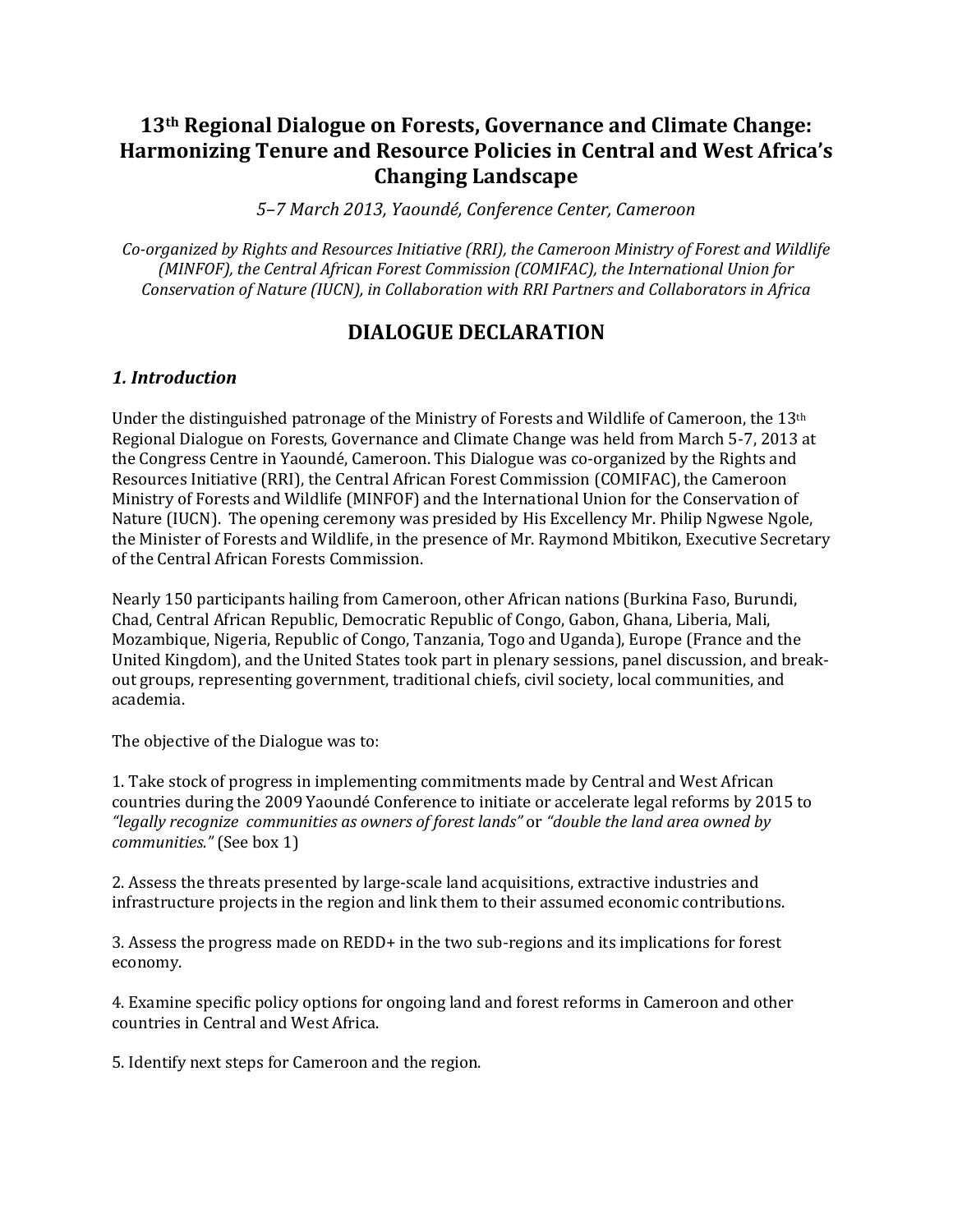The conference reviewed the Key Messages and Recommendations of the *2009 International Conference on Tenure, Governance and Enterprise: New opportunities for West and Central Africa* (Annex 1), including the actions recommended under Objective 2015 to catalyze reforms in Central and West Africa.

# *Box 1: Objective 2015*

*1. Prioritize forest tenure reform as a national development issue in all African countries by 2015; based on the necessity to ensure respect of human and historical rights of ownership and access to land and resources, by strengthening political will, and engaging parliamentarians and land, and other relevant ministries and agencies in the reform processes;*

*2. Reverse the assumption that all lands are state owned and perform an inventory of the lands that are actually under state ownership and management;*

*3. Fully recognize the human rights of all ethnic and minority peoples by 2015, including their rights to land and access to resources;*

*4. Empower communities to claim their rights by expanding participatory mapping of community land rights, and only then develop land use plans and zoning;*

*5. Through multi‐stakeholder processes, set ambitious targets for community ownership of forest lands (e.g. a percentage to be reached by 2015) and develop strategies and plans to achieve those targets. In countries where no forest lands are under community ownership, establish an ambitious target for 2015 for the legal recognition of community owned forest lands. In countries where communities already own some percentage of forest land set a target of at least doubling areas under community ownership by 2015;*

*6. Address constraints to community and small‐scale enterprises, markets and trade, and increase percentage of benefits shared from all commercial activities on their lands, towards at least quadrupling community incomes from all forest operations by 2015;*

*7. Strengthen political will and action to advance forest tenure reforms by regional forest, land and governance institutions, the ITTO and donors, by encouraging their adoption and support for these recommendations and this Objective 2015;*

*8. Set up mechanisms to monitor and ensure the follow‐up of the Yaoundé recommendations and this Objective 2015.*

Finding that the lessons, challenges, opportunities and recommendations presented in 2009 continue to be highly relevant in 2013, the co-organizers and conference recommitted to meeting Objective 2015.

# *2. Taking stock since 2009*

The Dialogue benefited from the presence of experts from around the region, and we drew new lessons from two reports, on tenure reforms since 2009 and the socioeconomic impacts of largescale land acquisitions.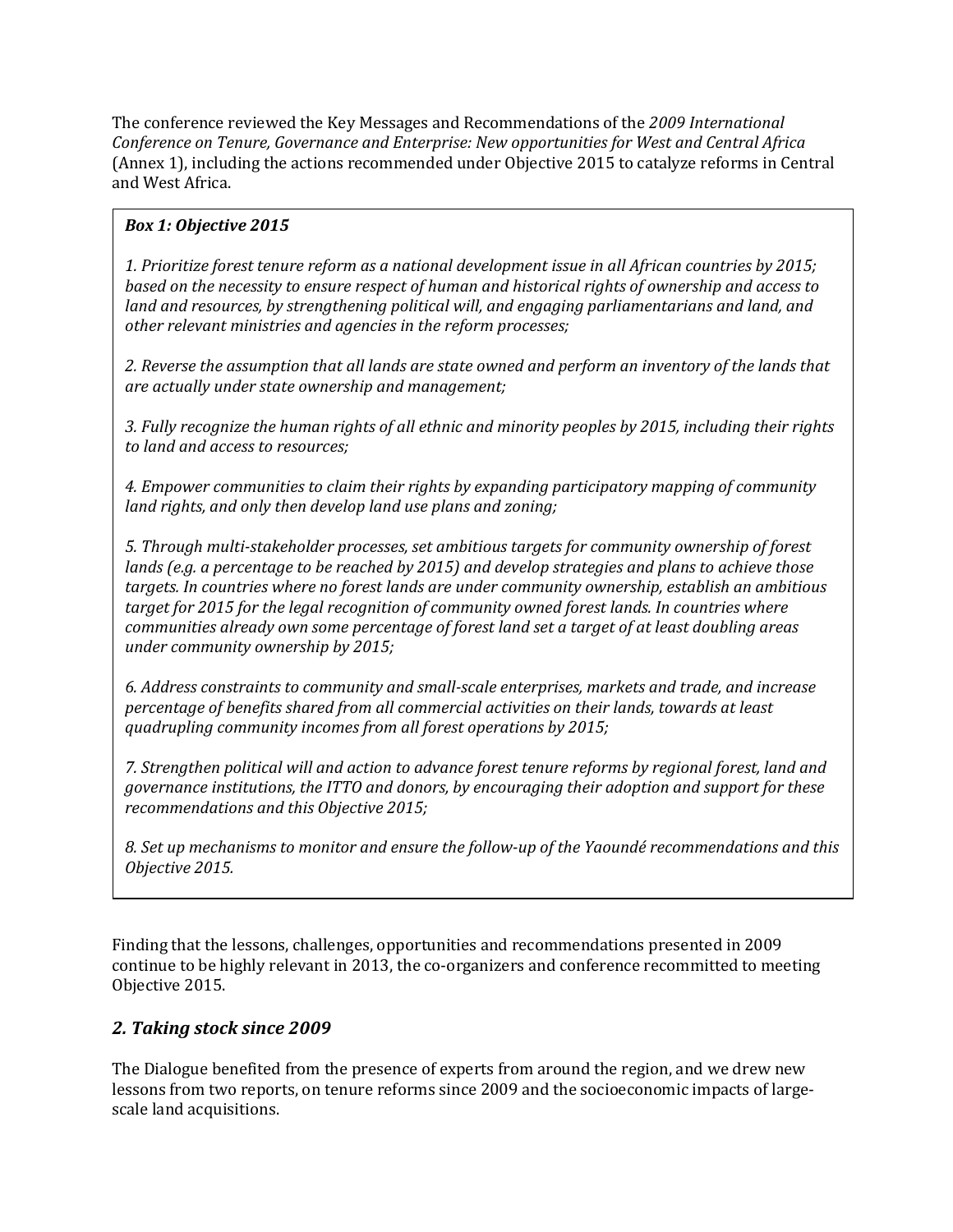Participants took stock of the progress of tenure reforms in the context of accelerating large-scale land transactions, and found that while there has been much change since 2009, little concrete progress has been made to meet Objective 2015. Participants made the following observations:

- A significant number of governments across Central and West Africa have undertaken legal and policy reforms since 2009. Thirteen out of twenty six Central and West African countries (50 percent) have developed or amended one or more statutory tenure instruments since 2009. In 30 percent of countries, land legislation reviews are being considered or have already been launched.
- Many countries in the region have also created institutional arrangements to recognize and secure community rights such as local land charters, communal land certification, and joint state forest management agreements. Yet the recognition and security of customary tenure rights are still not guaranteed in constitutions, laws and implementing legislations in many Central and West African countries.
- Regional policy initiatives, such as the African Union's Land Policy Initiative and Guidelines on Land Policy, provide guidance in the development of national level reforms. However, the non-binding nature of these instruments weakens their ability to shape and reinforce national land reform processes, and implementation of laws has stalled.
- Since 2009, pressures on forest lands have increased, with the advent of large-scale land acquisitions as the predominant vehicle for national economic development efforts. Various socioeconomic impacts on communities were documented, and it was found that throughout these transactions, customary rights holders are marginalized in multiple ways—through weak consultation, lack of a consent process, inadequate compensation, and the failure of promised new jobs to materialize.
- A lack of coordination among government agencies and a lack of unified land policy have led to significant overlapping in land and resource allocations on the same spaces. Moreover, legal frameworks and procedures regarding land deals are often inconsistent and not transparent. In the context of increasing land pressures, this situation puts local communities and indigenous people at particular risk.
- Governments are beginning to rethink their development models, and to consider alternatives to "quick fix" strategies in favor of participatory, rights-based solutions. Yet within governments, there is still uncertainty and some disagreement as to which models are most promising in promoting long term socioeconomic development. Compounding difficulties, funding for significant tenure reform is often non-existent or limited in national budgets, and state capacity to undertake reforms is often lacking.

Overall, there has been progress in some countries to secure tenure, but no policy reforms recognize full ownership rights for local communities and indigenous people. And while policies are shifting, implementation on the ground is lagging. Regionally, the recognition of communities' rights is proceeding more slowly than the pace of large-scale land deals that threaten their ownership of land.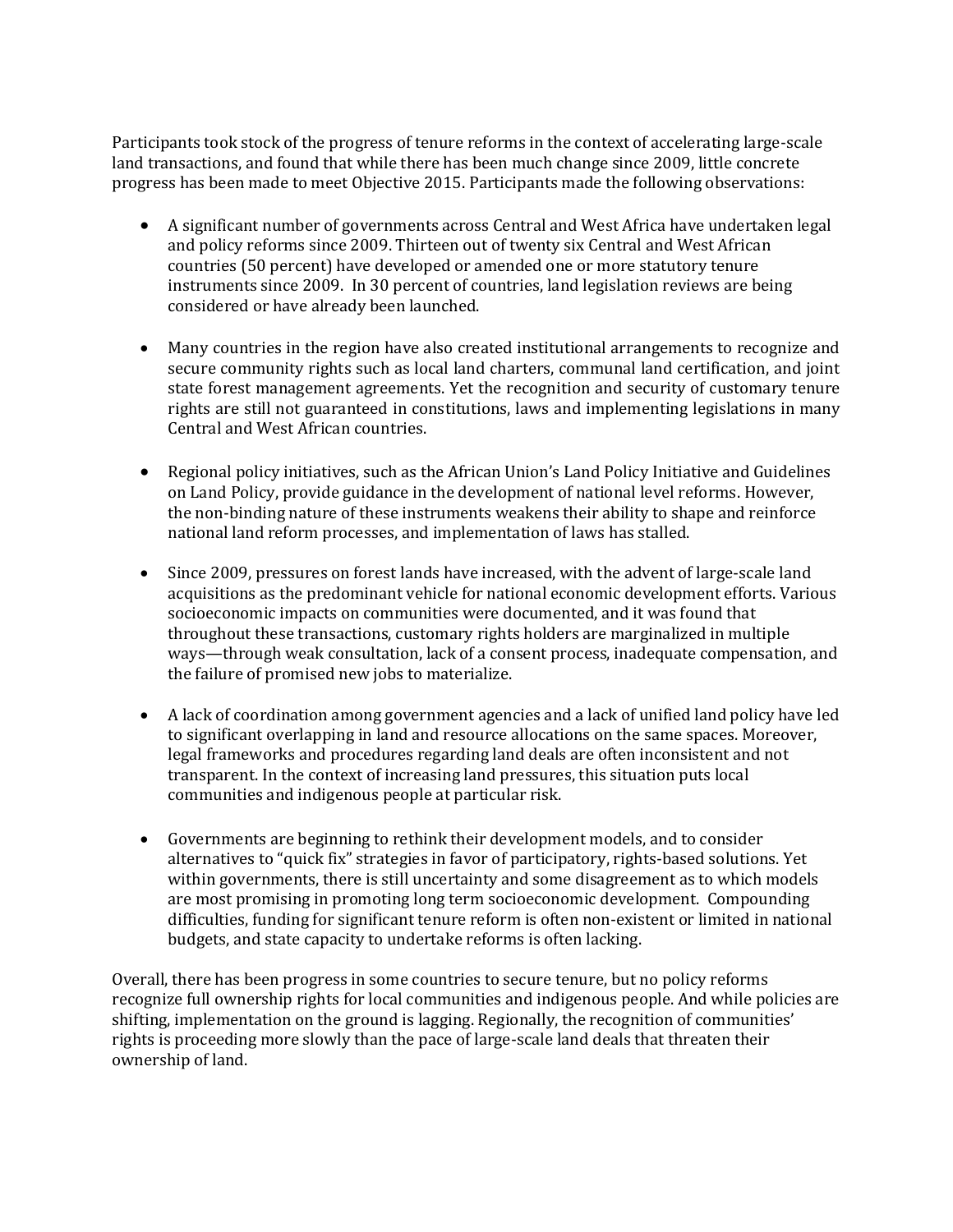# *3. Recommendations*

Participants identified the major constraints to better progress and proposed recommendations to address them. The major actions that must be taken to secure rights and ensure equitable economic development in Central and West Africa are as follows:

- 1. Apply FAO Voluntary Guidelines, African Union Land Policy Initiative guidelines on the ground and make them fully operational. At the same time, civil society should build a case for national reforms and communicate that effectively to governments for reforms that respect the international and regional guidelines they signed.
- 2. All countries should recognize, secure and protect community property rights to land and resources in their constitution and laws.
- 3. In order to translate the international and regional policy documents into national legislation, there is a need for capacity building of all actors (government authorities, civil society groups and networks, traditional rulers, local and indigenous communities, research institutions).
- 4. State agencies should coordinate among themselves and with their counterparts in the region to ensure coherence and efficiency both in developing and implementing reforms, and in making land and resource allocation decisions, in order to better protect community property rights.
- 5. Regional institutions in West and Central Africa should provide appropriate frameworks for multi-stakeholder monitoring. The state will have responsibility to organize domestic discussions with all actors to ensure local and national monitoring. The organizers of this dialogue will provide appropriate technical tools for effective monitoring.
- 6. All countries should assess their current legislation for allocating commercial rights against community rights and environmental standards, and where necessary should put in place and enforce transparent and efficient systems to allocate commercial rights (logging, mining, agroindustry, carbon rights, etc.)
- 7. All the above recommendations should be considered priorities for donors in their support to governments and civil society.

The participants thank the Government and People of Cameroon for their warm welcome. We thank in particular MINFOF and COMIFAC for generously hosting this event in Yaoundé. We thank the participants for their rich contributions and reflections on the critical issues of governance, tenure, climate change and large-scale land acquisitions in Central and West Africa. We wish everyone a safe journey home.

Yaoundé, 7 March 2013 The participants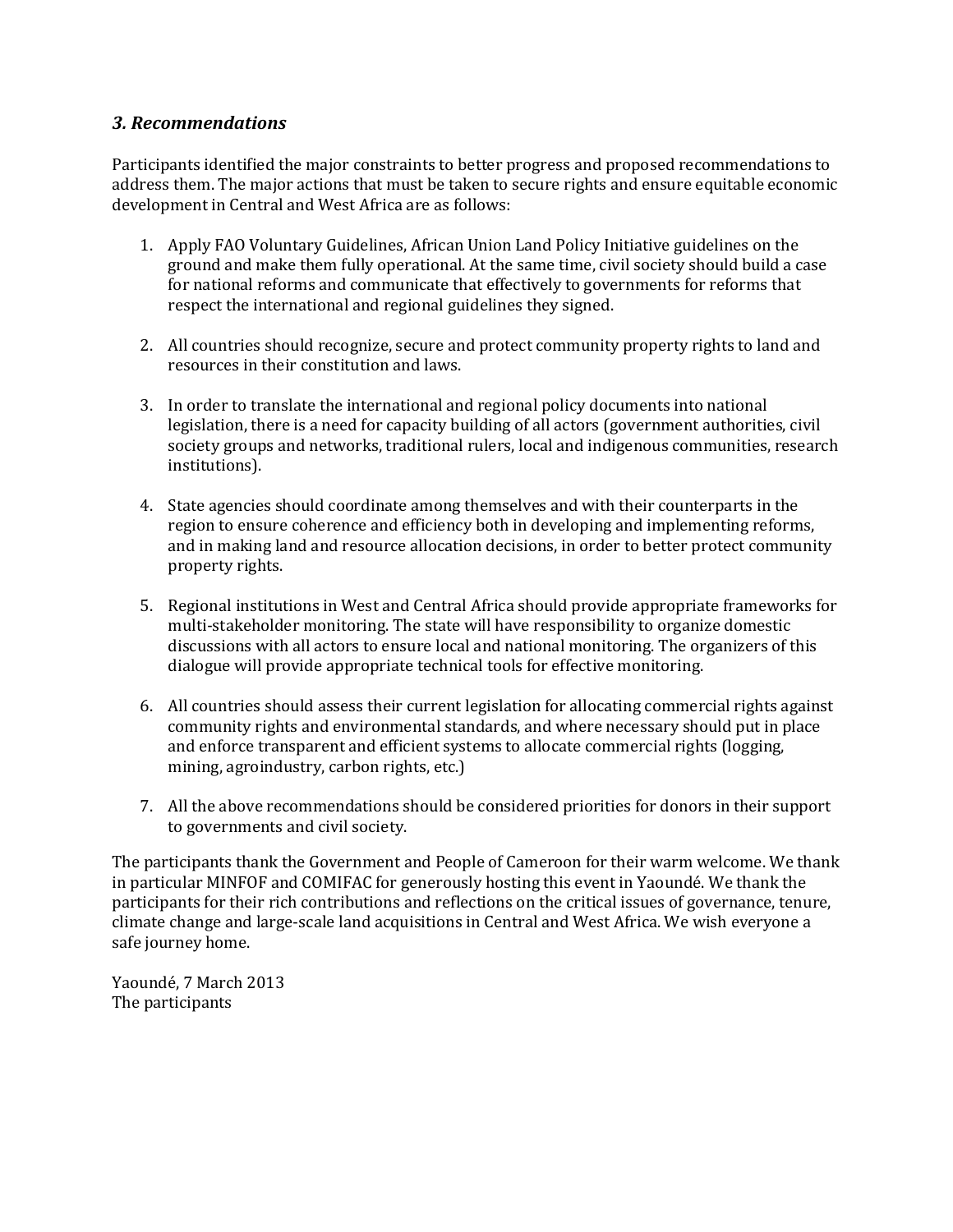#### **Annex 1:**

# **Key Messages and Recommendations from the International Conference on Forest Tenure, Governance and Enterprise: New Opportunities for Central and West Africa**

#### **Yaoundé, 25‐29 May 2009**

Under the distinguished Patronage of the Government of Cameroon, the International Conference on Forest Tenure, Governance and Enterprise: New Opportunities for Central and West Africa took place at the Hotel Mont Fébé, Yaoundé. The conference was organized by the Ministry of Forests and Wildlife of Cameroon (MINFOF), the International Tropical Timber Organization (ITTO), the Central African Forest Commission (COMIFAC), the Food and Agriculture Organization of the United Nations (FAO), the Global Alliance of Forest Communities (GACF), the Rights and Resources Initiative (RRI) and its partners CIFOR, ICRAF, IUCN and Intercooperation, with financial support of the ITTO, SDC, SECO, DFID, NORAD, SIDA, US Department of State and the Government of the Netherlands.

The opening ceremony was presided by HE Elvis Ngolle Ngolle, Minister of Forests and Wildlife of Cameroon in the presence of Emmanuel Ze Meka, Executive Director of ITTO.

Close to 250 participants composed of experts from Cameroon and other African countries (Angola, Benin, Burkina Faso, Burundi, Congo, Côte d'Ivoire, Gabon, Ghana, Kenya, Liberia, Mali, Nigeria, Togo, RCA, RDC, Rwanda, Senegal, Sierra Leone, Tanzania, Zimbabwe), from Europe (France, Italy, United Kingdom, Switzerland), Asia (China, India, Indonesia, Nepal, Malaysia), Latin America (Brazil, Guatemala, Mexico), North America (Canada, United States), from regional organizations (COMIFAC) and international organizations (ITTO, FAO, CIFOR, ICRAF, IUCN, RRI, WWF), representatives of Governments Civil Society, local communities, traditional authorities, elected officials, and donors (EU and DFID) took part in this important gathering, which consisted of plenary sessions, working groups and field visits.

The objective of the conference was to catalyze new and wider‐ranging actions by governments and civil society organizations towards securing land and forest tenure in Central and West Africa.

The expected outputs of the conference were the following:

- 1. Recommendations on the outlines of a common vision to put in motion forest tenure reforms;
- 2. Recommendations on the approaches to reinforce the collaboration between actors and sectors;
- 3. Proposals for an action plan to accelerate the implementation of reforms in Central and West Africa; and
- 4. Adoption of priority actions and commitments for the implementation of the Conference recommendations.

The participants appreciated the efforts made by countries like Tanzania, Mozambique, Nepal, Brazil, China, Guatemala and Mexico with regards to forest reform in order to improve the sustainable management of forests, the livelihoods of local populations and to increase the contribution by the forest sector to national economic growth.

The principle results of the conference are summarized below. The participants of the conference identified key issues, lessons and challenges and made recommendations for governments, international organizations, communities, NGOs, and regional African organizations. They concluded the conference by discussing and agreeing on a time‐bound set of activities. This "Objective 2015" is presented at the end of this summary statement.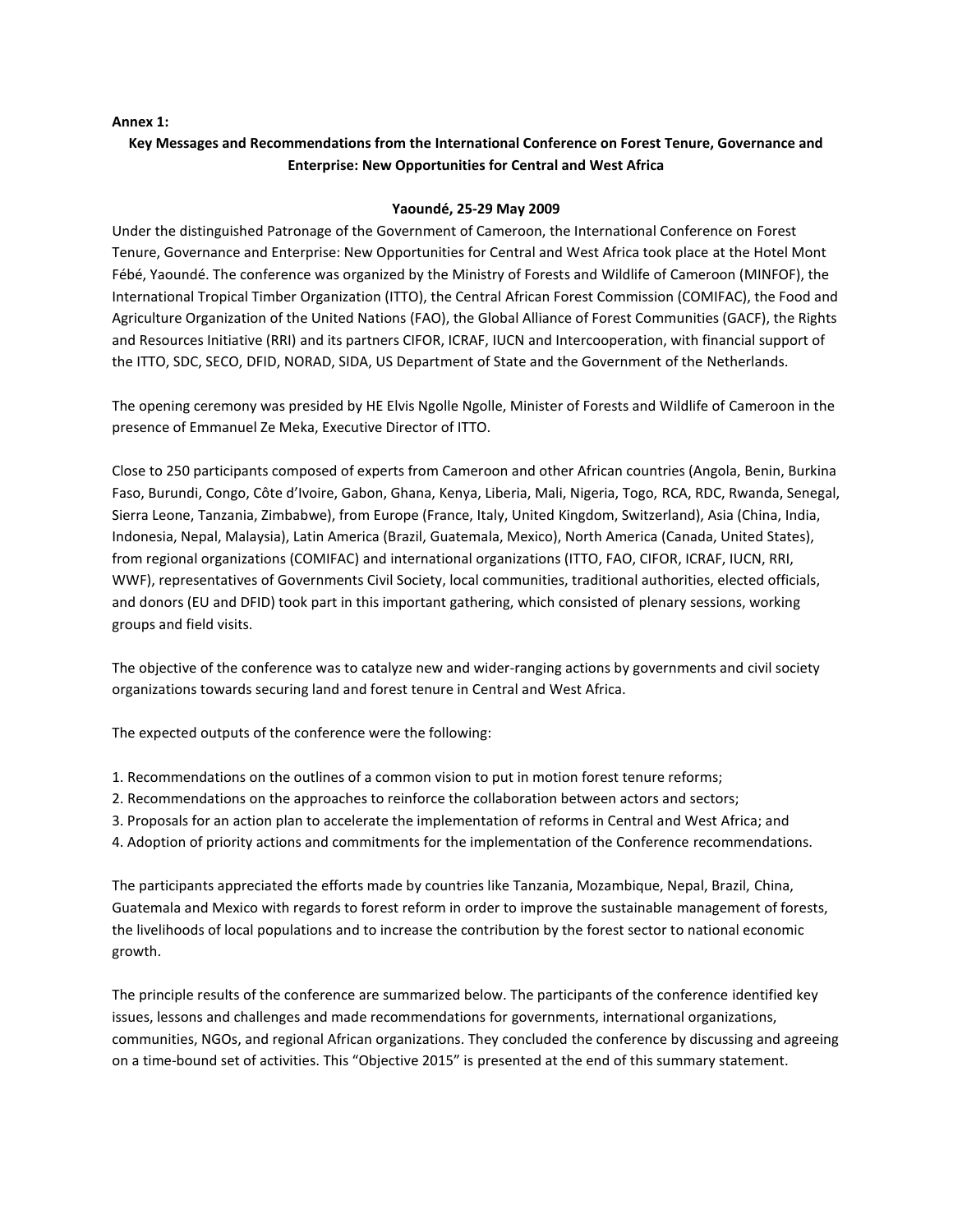### **A. Key issues on forest tenure, governance and community enterprise in Africa**

- 1. Insecure forest tenure experienced by African communities in many countries slows social and economic development, hampers sustainable forest management and leads to resource conflicts.
- 2. Over the past 400 years the African continent has experienced extreme trauma as colonial rule refused to recognize customary law and tenure rights in order to establish state control over natural resources and to pursue economic goals.
- 3. The legacy of colonial control over resources passed over to the post-independence African states, who have maintained the state claim of ownership over forest lands.
- 4. There is a legal pluralism of tenure in most of Africa in which the formal law dominates over varied customary systems and limits the rights of communities to access and own what they consider to be their natural resources.
- 5. Reforms are taking place throughout the world and in several African countries in response to a growing movement of communities claiming rights to participate in the processes regarding resource use and conservation, but where these reforms have taken place their implementation has been slow.
- 6. Women's tenure rights under customary and formal laws remain largely unrecognized; their rights are insufficiently considered in policy and law reforms and in the related international agenda.
- 7. Similarly, socially disadvantaged ethnic groups that depend on forests for their livelihoods continue to live with insecure resource tenure and unrecognized human rights.
- 8. The institutional orientation of forest agencies does not address rights-based development and tenure; institutional capacity is therefore inadequate for the effective use of tools for rights‐based development and to respond to tenure issues.
- 9. Government institutions have been structured in a manner that separates the regulation and management of agricultural land from that of valuable natural resources such as timber or minerals.
- 10. In many African countries several barriers block the creation of small and medium forest enterprises (SMFEs) of community forest enterprises (CFEs) in particular. A lack of support for financing, technology, and the integrated use of timber and non-timber forest products restricts the economic possibilities for local communities.
- 11. Due to a lack of appropriate channels and tools, communities have difficulty expressing and documenting their customary rights in order to interact with formal legal systems.
- 12. Support for forest tenure reform, forest governance and community forestry enterprise development has been neglected by international donors and funding institutions.
- 13. New and evolving global issues such as climate change and potential mitigation initiatives, biofuels production, initiatives such as VPA/FLEGT, and the global economic crisis will have an impact on forest tenure.

### **B. Key lessons emerging from the conference:**

- **1. Forest tenure policy and law reform processes are necessary in many countries in Africa. The conference identified the following lessons.**
	- **a) Multi‐stakeholder processes to reform policy and law are key:** The wide and organized participation of stakeholders is an essential element in the development of natural resources policy and legislation. Processes that are biased or that have not been built on consensus among all stakeholders will inevitably lead to conflict and the depletion of resources. There is a need to build mechanisms to guarantee the equal participation of disempowered groups, particularly women and minorities.
	- **b) A clear policy should be set before laws are drafted:** Legal and regulatory instruments are far more effective when they are based on sound policies that have been developed in a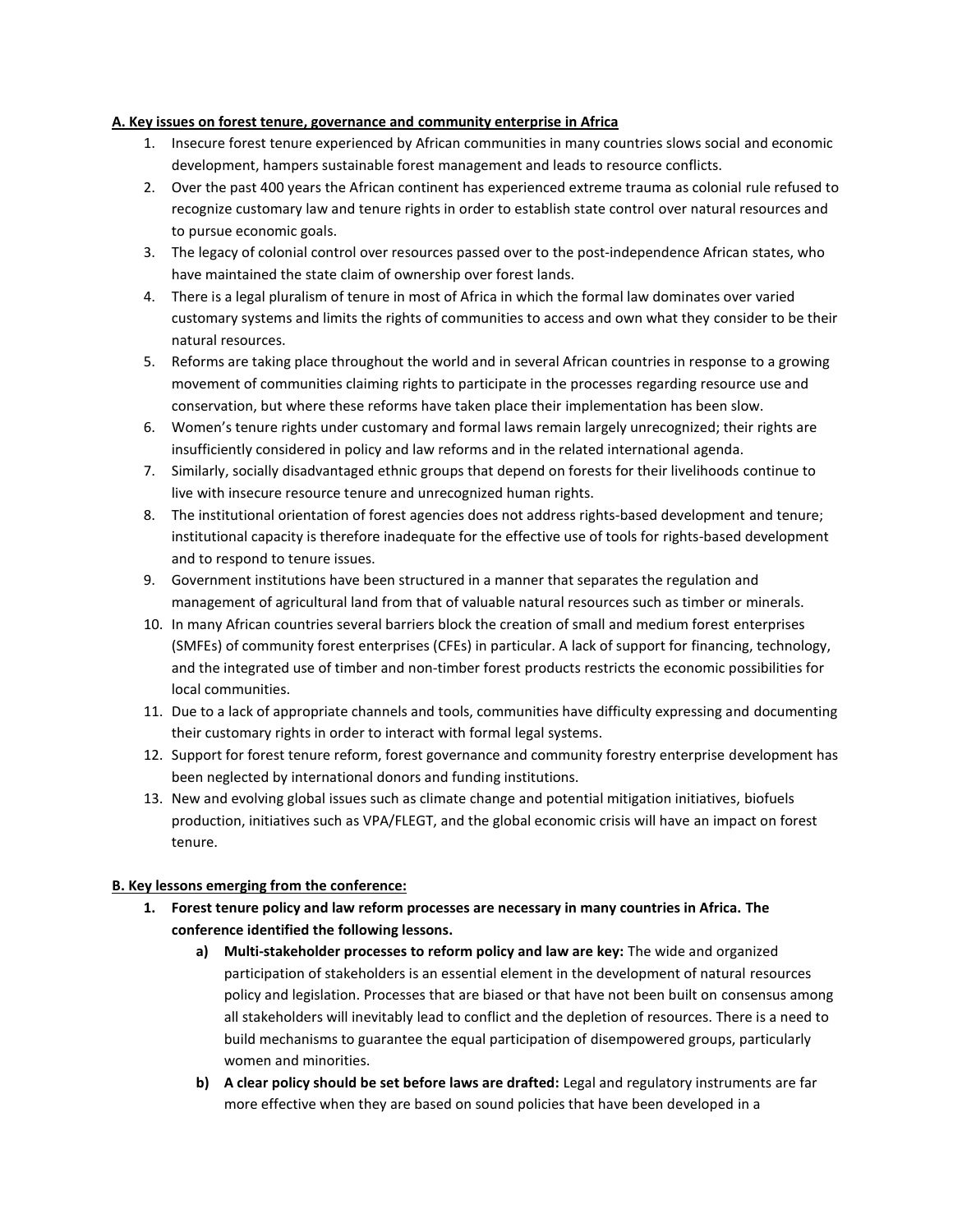participatory and consultative way and established on the basis of experience. Forest tenure policies and laws should be sufficiently flexible to accommodate locally adapted approaches to the sustainable use of natural resources. In the development of the law, field experience is essential and the mechanisms for applying the law must be simple to guarantee its success.

- **c) Forest policies and laws should be consistent with or build on land laws:** The elements of forest ownership and access rights cannot be dissociated from land tenure. Forest tenure reform is therefore dependent on a transparent underlying approach to land rights, including clear land tenure legislation and implementation mechanisms.
- **d) Forest policies and laws should accommodate differences within communities:** Individuals and households within a community often have different positions and perspectives on forest use and ownership. These differences must be identified and adequately accommodated in the development of forest tenure policies and laws.
- **e) Respect and recognition of customary systems are keys to success:** The most successful examples of forest tenure reform, especially in Africa, are those in which the rights established by customary systems have been understood and recognized by the statutory legal systems for land and forest tenure. Such understanding and recognition are essential elements for promoting consensus building, the equitable distribution of benefits, and sustainable development.
- **f) National policies must recognize the legality of the customary rights:** A balance between the statutory and customary systems is a pre‐requisite for success.
- **g) The state plays a key role in the reform process:** The state, which is at the centre of all reform processes, should aim to facilitate such processes by providing sufficient political space, political stability, and resources. Commitment and political will are essential for the initiation, development and implementation of reform processes.
- **h) Participatory mapping is a tool for empowering communities to negotiate and claim rights:**  Participatory mapping at the community level is increasingly used to support local empowerment and the formal recognition of community rights to land and forests. It can be an important tool for negotiation and communication and to support decision-making on forest tenure. It can also be used to facilitate dialogue among stakeholders interested in the use and conservation of forest areas.
- **i) International support and funding can have a significant impact on forest tenure policy and law reform.**
- **2. Small and medium forest enterprises, including community forest enterprises, are an excellent vehicle for promoting the conservation and sustainable use of forest resources and can contribute significantly to livelihoods and to local and national development. The conference identified the following basic conditions for SMFE and CFE development.**
	- **a) CFEs cannot grow without clear tenure:** Moreover, guaranteed access to resources is a necessary condition for the development of SMFEs, and of CFEs in particular. Such access must be legally recognized and enforced by the relevant authorities.
	- **b) Access to markets is essential: SMFE** development is hampered by a lack of information and access to local, national and international markets. Experience has shown that support for product and market development significantly improves the performance of SMFEs.
	- **c) SMFEs are potentially powerful economic actors:** In many countries, especially in Africa, SMFEs make a significant contribution to local economies through the informal markets. In Ghana, for example, SMFEs contribute an estimated 5% of GDP, while the formal forest industry sector contributes 2%. Recognizing this contribution and supporting the formalization of SMFEs and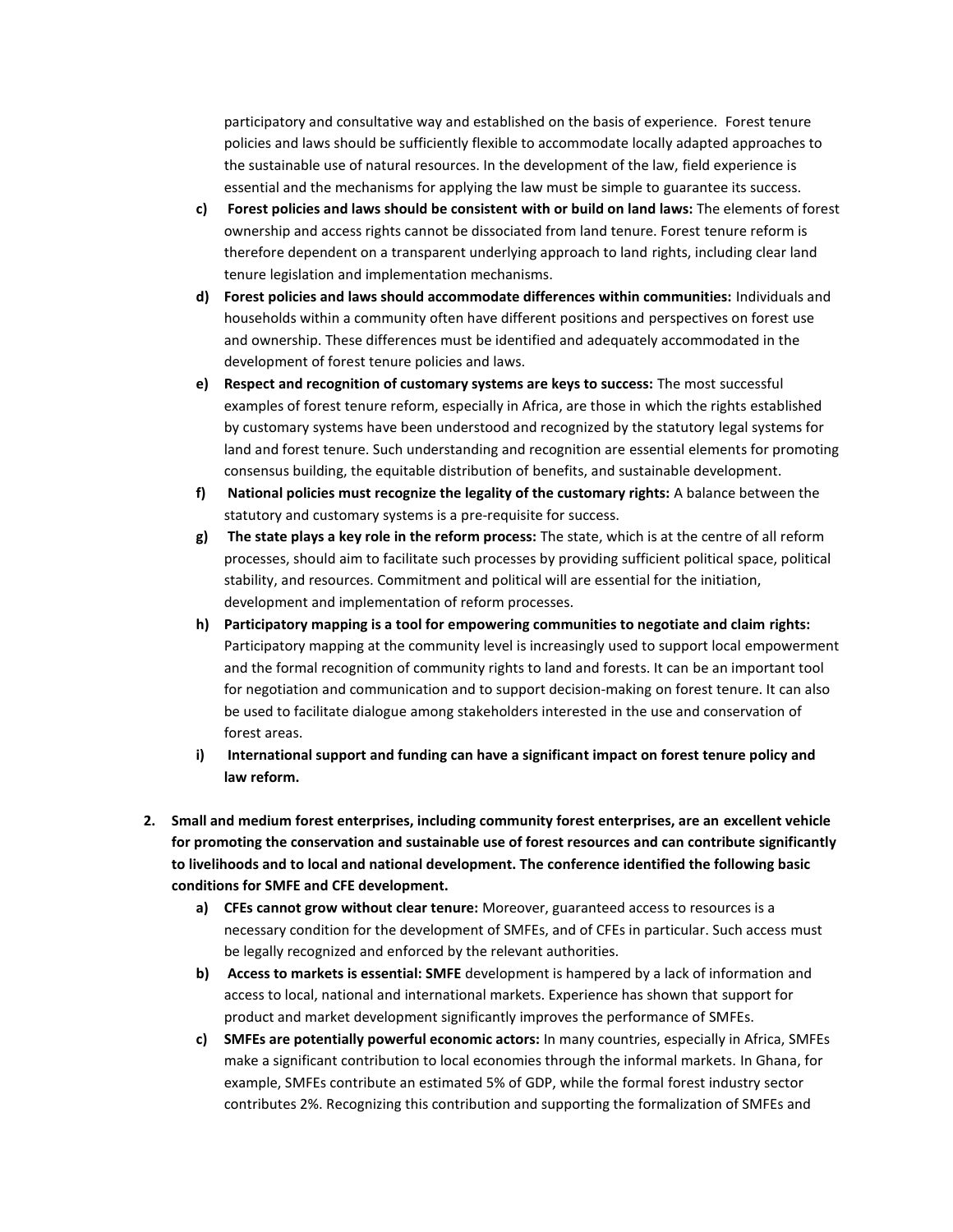their access to formal markets improves their sustainability and their contribution to national development.

- **d) Women are leaders in income generation from NTFPs:** Women play an important role in the development and running of SMFEs, especially those related to non-timber forest products and wood energy, with major benefits for local economies. Insufficient effort is being made, however, to support the role of women in forest management.
- **e) The state plays a key role in supporting or hindering development of SMFEs:** In spite of their socioeconomic importance, SMFEs, CFEs in particular, are far from achieving their full potential for contributing to local and national economies. The state plays an important role in encouraging SMFEs, including by providing incentives and technical support.

## **C. Key challenges**

- 1) **Attitudes and ways of thinking**: It is difficult if not impossible to empower local ownership and local communities if governments are still using colonial legislation, institutions and thinking. A key challenge is to change attitudes in government, civil society and their supporters towards models involving greater participation.
- 2) **Participatory and multi‐stakeholder processes:** Participatory and multi‐stakeholder processes for forest tenure reform are needed that enable all stakeholders to participate equitably.
- 3) **Institutional reforms:** Processes are needed to decentralize decision‐making and to provide support and resources to locally based institutions such as councils, village‐based organizations and CFEs, and to integrate traditional and representative rural institutions.
- 4) **Corruption:** Corruption in forest management and institutions must be overcome.
- 5) **Recognizing and addressing the gender dimensions of tenure:** Women face particular challenges due to a lack of property ownership; a lack of access to finance, markets and technology; unfavorable laws relative to access and ownership; and a lack of information on laws and regulations.
- 6) **Poverty alleviation:** Reforms should address the needs of the poor and of minorities.
- 7) **Enabling conditions for SMFEs**: Strong, clear legal tenure systems are needed that ensure access to capital and markets for SMFE, CFEs in particular; create a level playing field by providing institutional and technical support at least equal to that provided to the private sector; and a fair and equitable tax regime.

### **D. Recommendations**

- 1. Governments
	- a) Acknowledge that land and forest tenure reforms that take into account human rights, and customary land rights of forest communities and indigenous peoples are essential for sustainable development
	- b) Through a multi‐stakeholder process, set ambitious targets for community ownership of forest lands (e.g. a percentage to be reached by 2015) and develop a strategy and plan to achieve those targets
	- c) Accelerate forest tenure, trade and market policy reforms, with particular attention to the rights of communities, women, minorities, and marginalized groups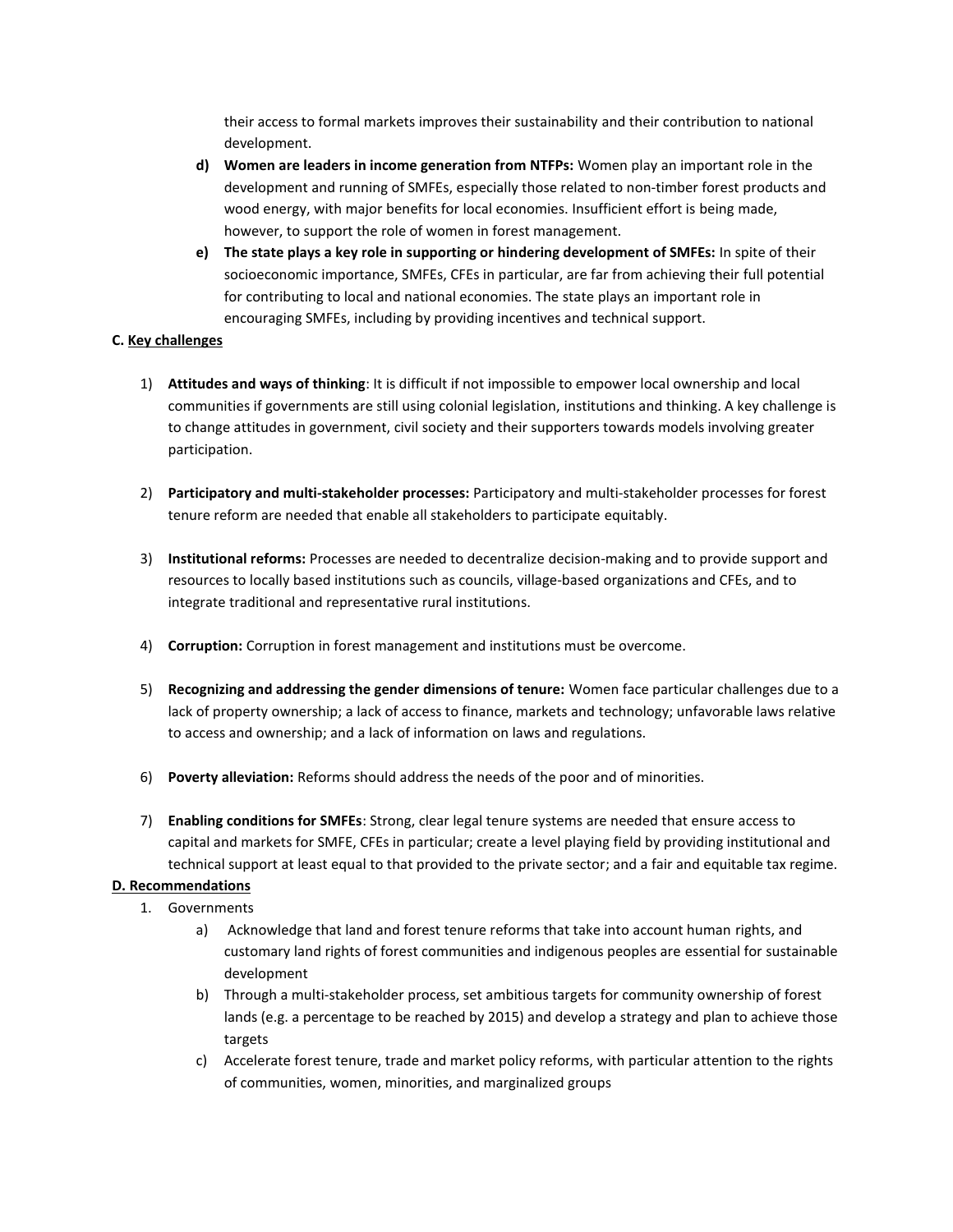- d) Carry out such reforms using a participatory and multi‐stakeholder process (especially including women, minorities, and marginalized groups, including indigenous peoples) within a land use policy reform/development process
- e) Ensure that forest tenure reforms are aligned with broader land tenure reforms, informed by the AU, AfDB, ECA Land Policy Initiative
- f) Learn from other country experiences in the development of forest tenure policies and law and the development of CFEs
- g) Create an enabling environment for the development and success of CFEs and provide funding mechanisms accessible to women, minorities and marginalized groups
- h) Review poverty-reduction strategy papers (PRSPs), with particular attention to forest tenure and **CFE<sub>s</sub>**

## 2. NGOs

- a) Put forest tenure reforms at the center of their campaigns
- b) Ensure the provision of legal advice to communities on the establishment of SMFEs
- c) Support communities in the development of transparent partnerships with financial and technical bodies
- d) Work to develop minimum standards for participation and consultation in tenure reform processes
- e) Monitor the status of follow‐up on the Rio Branco and Yaoundé conference recommendations
- f) Work to clarify language and concepts around rights and tenure, and engage government agencies, civil society and others in discussions around recognizing and realizing rights and obligations
- g) Make available tools, such as participatory mapping, for empowering communities to claim their rights, and to facilitate dialogue and negotiation with governments
- h) Support CFEs to certify their production processes in order to increase their access to markets

### 3. Communities

- a) Organize and network to effectively participate in reform processes and to express their opinions and claims of rights to forest tenure
- b) Seek out links with government services and organizations that can assist to document their tenure rights
- 4. ITTO and other International Organizations
	- a) Collaborate on the development of guidelines for forest tenure reform
	- b) Undertake the necessary efforts to implement the ITTO Thematic Program on Community Forest Management and Enterprises
	- c) Develop an agenda to promote gender equity within tenure and forest enterprises
	- d) Support the organization of a workshop on the same themes as the Yaoundé Conference for a group of Asian countries to share experiences and learn from each other.
- 5. Donors
	- a) Provide funding to support appropriate land and forest tenure reform processes and their implementation
	- b) Finance the ITTO Thematic Program on Community Forest Management and Enterprises